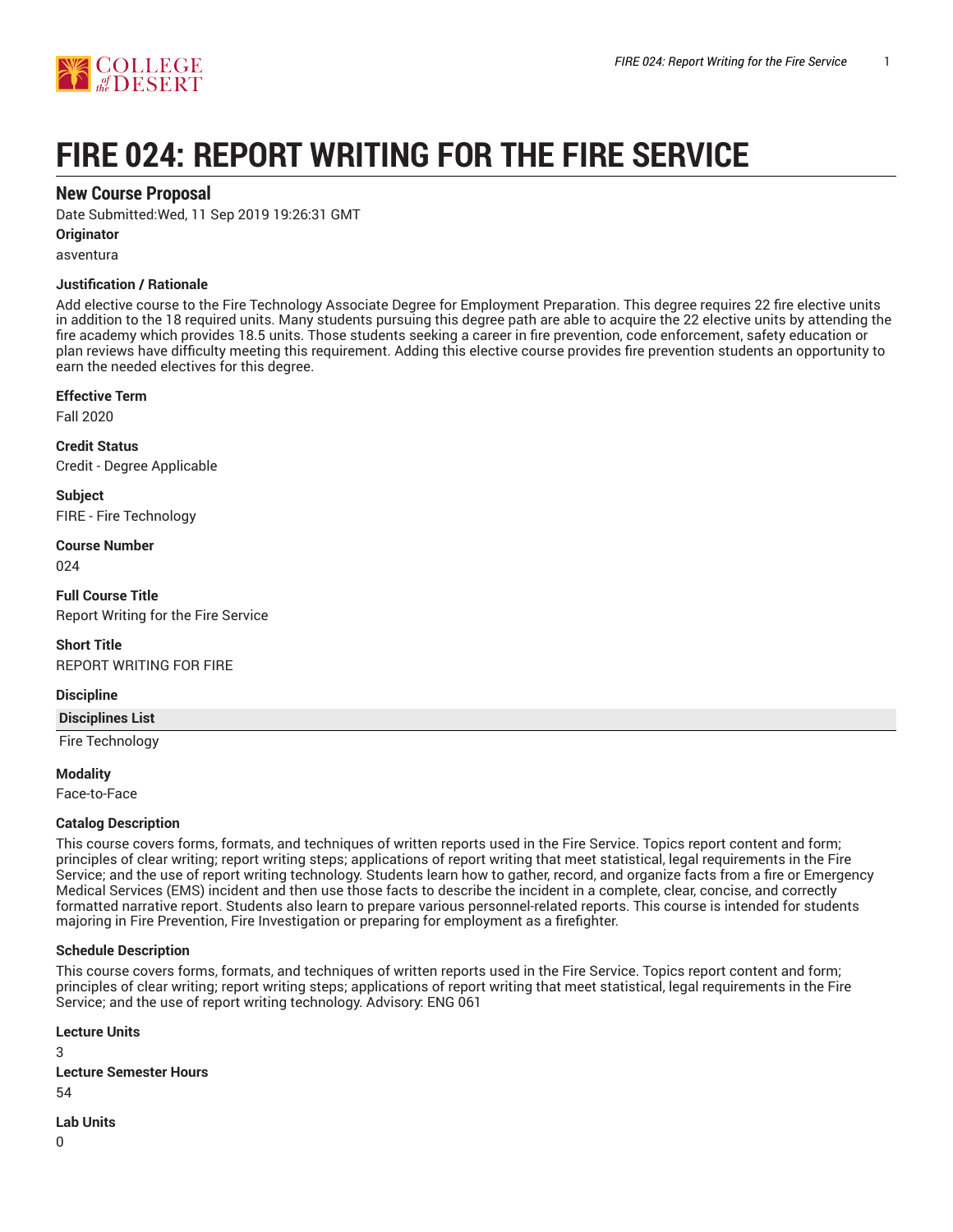

**In-class Hours** 54

**Out-of-class Hours** 108

**Total Course Units** 3 **Total Semester Hours** 162

**Prerequisite Course(s)** Advisory: ENG 061

# **Required Text and Other Instructional Materials**

**Resource Type** Book

**Author** Hess,Karen M., Orthmann, Christine H., Lahera Laz

**Title** For the Record Report Writing For The Fire Service

**Edition**

Third

**City** Rosemount, Minnesota 55068

**Publisher** Innovative Sytems - Publishers, Inc

**Year**

2020

**College Level**

Yes

**Flesch-Kincaid Level** Yes

**ISBN #** 9780940309227

# **Class Size Maximum**

24

**Entrance Skills**

Write organized summaries and responses to readings.

# **Requisite Course Objectives**

ENG 061-Use theses to organize paragraphs into coherent analyses.

ENG 061-Demonstrate the ability to think critically and express ideas using various patterns of development.

ENG 061-Recognize features of style such as purpose, audience and tone integrate these elements into academic and professional writing.

ENG 061-Demonstrate the ability to use research skills including library resources such as books, periodicals, electronic databases and online resources such as the internet.

ENG 061-Demonstrate the ability to read and respond in writing beyond the literal interpretation of the text.

ENG 061-Utilize a handbook to properly cite and document source material in MLA format.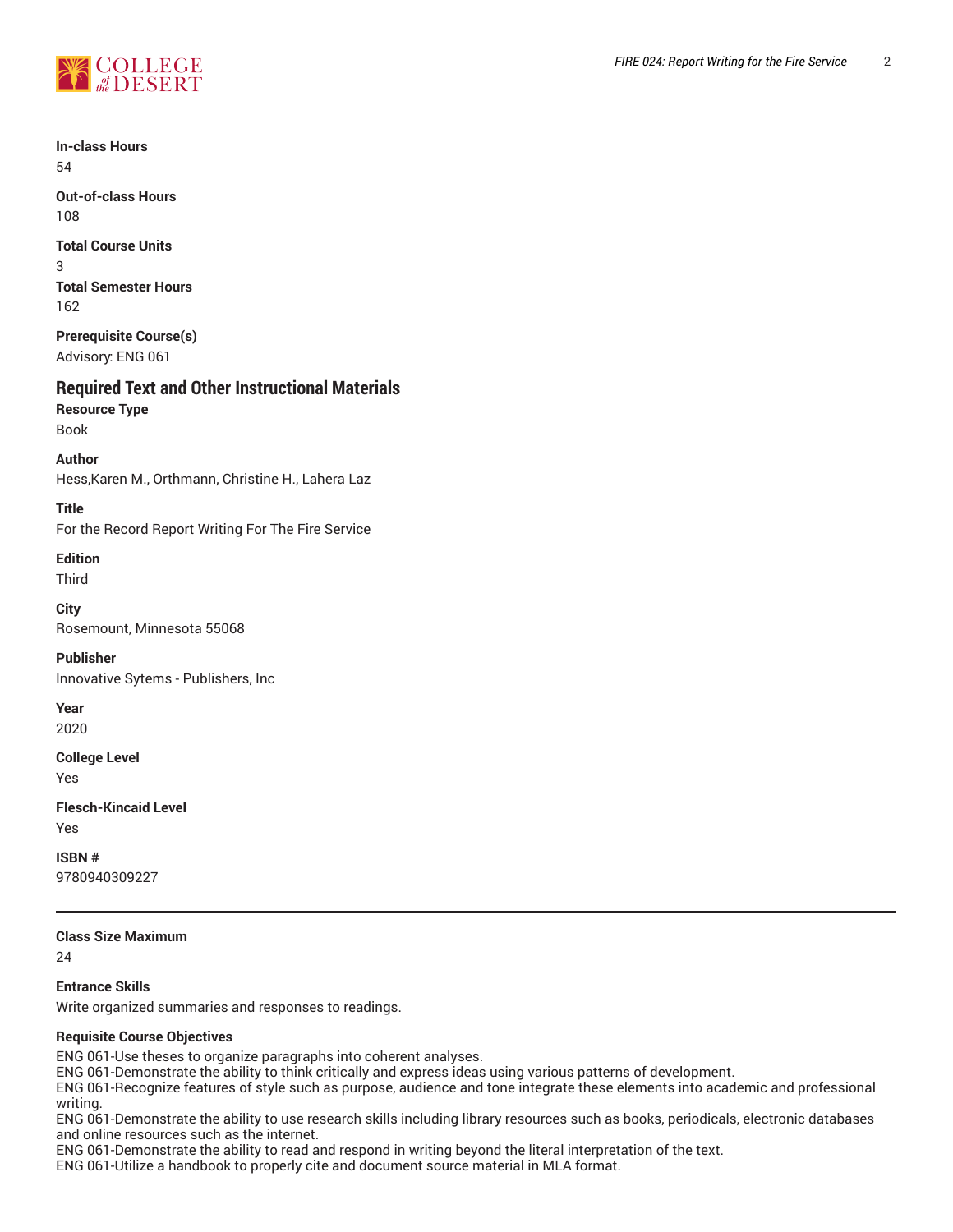

# **Course Content**

- 1. Introduction to reports
	- a. Definitions
	- b. Types of reports
	- c. Uses of reports
	- d. Audience
	- e. Reader focus
	- f. Importance
- 2. Report content and form
	- a. Facts b. Accuracy
	-
	- c. Purpose and objectives
	- d. Comprehensiveness
	- e. Conciseness
	- f. Clarity
	- g. Mechanical correctness
	- h. Standard English
- 3. Principles of clear writing
	- a. First person
	- b. Active voice
	- c. Modifiers
	- d. Pronoun reference
	- e. Parallelism
	- f. Word choice and phrases
	- g. Tone
	- h. Grammar
- 4. Mechanical correctness
	- a. Spelling
		- i. Common words with difficult spellings
		- ii. Words frequently used in fire service reports
	- b. Apostrophes
	- c. Abbreviations
	- d. Numbers
	- e. Capitalization
	- f. Commas
	- g. Other punctuation marks
- 5. Sentences that make sense
	- a. Sentence fragments
		- b. Run-on sentences
	- c. Combining sentences
- 6. Steps in report writing
- a. Gathering facts
	- i. Observing and field notes
	- ii. Investigating
	- iii. Interviewing
	- b. Recording the facts
	- c. Organizing the facts
	- d. Writing the report
		- i. Sample reports
		- ii. Narrative structure
		- iii. Incident description
		- iv. Use of names and courtesy titles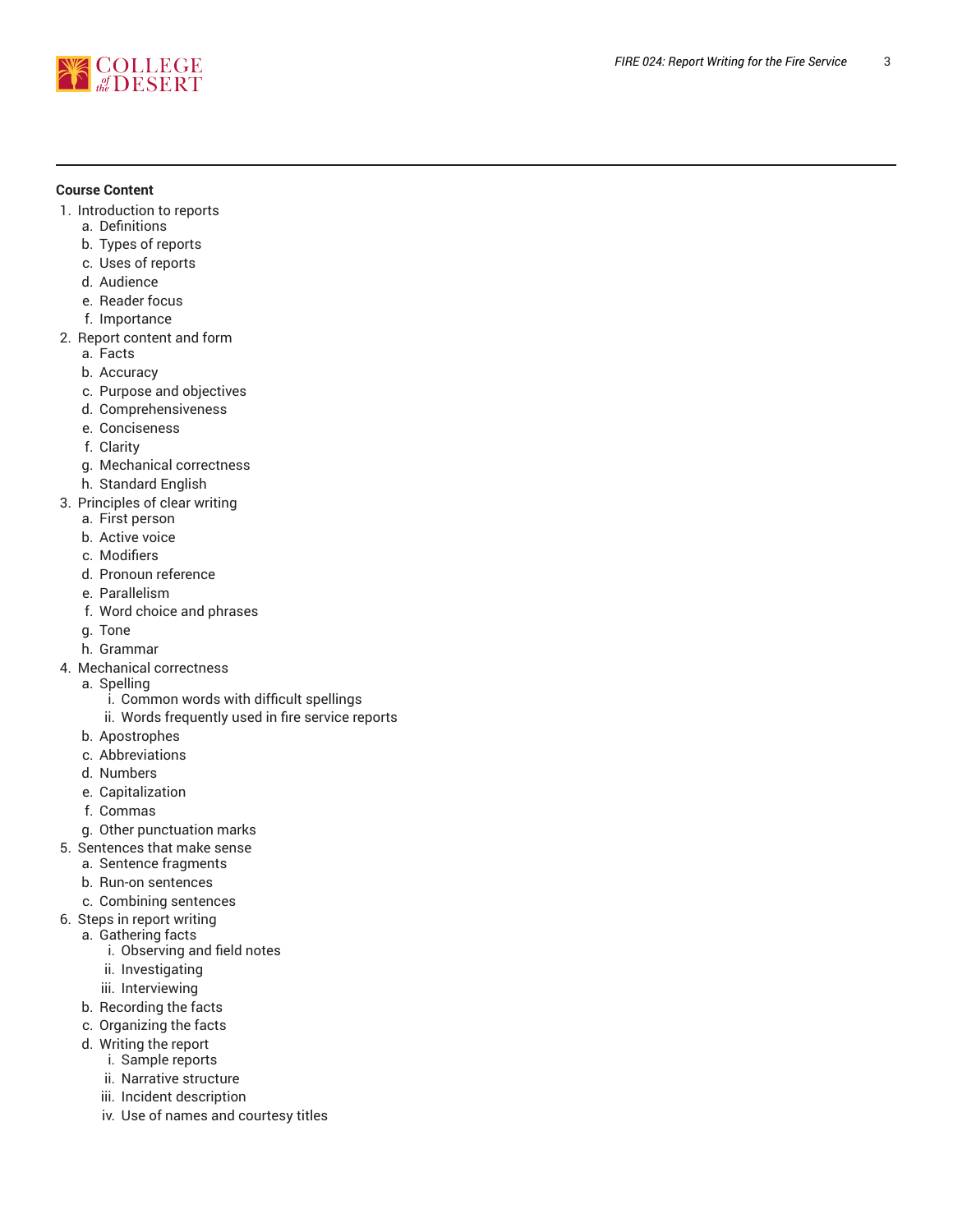

- v. Omitting questions
- vi. Using past tense
- e. Evaluating, editing, and proofreading the report
- 7. Applications of report writing
	- a. Fire service specific writing
	- b. Memorandums
	- c. Staff reports
	- d. Evaluations and discipline
	- e. Incident investigation reports
	- f. Fire incident narratives
	- g. Emergency Medical Services (EMS) incident narratives
	- h. Report forms required for trials
- 8. Report writing technologies
	- a. Electronic EMS reports
	- b. Electronic Fire Service reports
	- c. Electronic inspection reports

# **Course Objectives**

|             | <b>Objectives</b>                                                                                                  |
|-------------|--------------------------------------------------------------------------------------------------------------------|
| Objective 1 | Write a narrative fire report that demonstrates correct spelling, sentence structure, punctuation, and vocabulary. |
| Objective 2 | Demonstrate the proper way to use field notes while conducting an interview and writing a report narrative.        |
| Objective 3 | Analyze fire service reports for correct grammar, spelling and sentence structure.                                 |
| Objective 4 | Apply tactical report writing skills for fire service report narratives.                                           |
| Objective 5 | List information required in fire incident narratives.                                                             |
| Objective 6 | Identify Emergency Medical Service patient assessment tools required for EMS incident narratives.                  |
| Objective 7 | Describe the process of preparing fire investigation narratives.                                                   |
| Objective 8 | Discuss written documentation required when writing personnel performance evaluations.                             |
| Objective 9 | Describe written documentation required when writing disciplinary reports.                                         |

# **Student Learning Outcomes**

|           | Upon satisfactory completion of this course, students will be able to:    |
|-----------|---------------------------------------------------------------------------|
| Outcome 1 | Identify various types and uses of reports used in the Fire Service.      |
| Outcome 2 | Explain the importance of accurate documentation in fire service reports. |
| Outcome 3 | List common abbreviations used in the fire service.                       |

# **Methods of Instruction**

| <b>Method</b>                      | Please provide a description or examples of how each instructional<br>method will be used in this course.                                                                                                                                                                                                                                            |
|------------------------------------|------------------------------------------------------------------------------------------------------------------------------------------------------------------------------------------------------------------------------------------------------------------------------------------------------------------------------------------------------|
| Lecture                            | Classroom lecture focused on specific fire service reports supported by<br>facilitated learning activities.                                                                                                                                                                                                                                          |
| Demonstration, Repetition/Practice | Framework required for each type of report will be discussed and<br>presented in class. Students will use that framework to practice writing<br>various types of fire service reports listed in the course objectives.<br>Students will write various types of fire service reports multiple times to<br>demonstrate format and content correctness. |
| <b>Discussion</b>                  | Students will participate in small facilitated group discussions where<br>they will review classmates written report narratives. Peer reviews will be<br>designed to promote positive feedback as outlined in the text book.                                                                                                                         |
| Activity                           | Group activities designed to have students prepare fire service report<br>narratives after reading case studies and/or watching videos scenarios<br>in the classroom.                                                                                                                                                                                |
| Participation                      | Students to participate in a mock trial and interviewed by peers on their<br>fire service report narratives.                                                                                                                                                                                                                                         |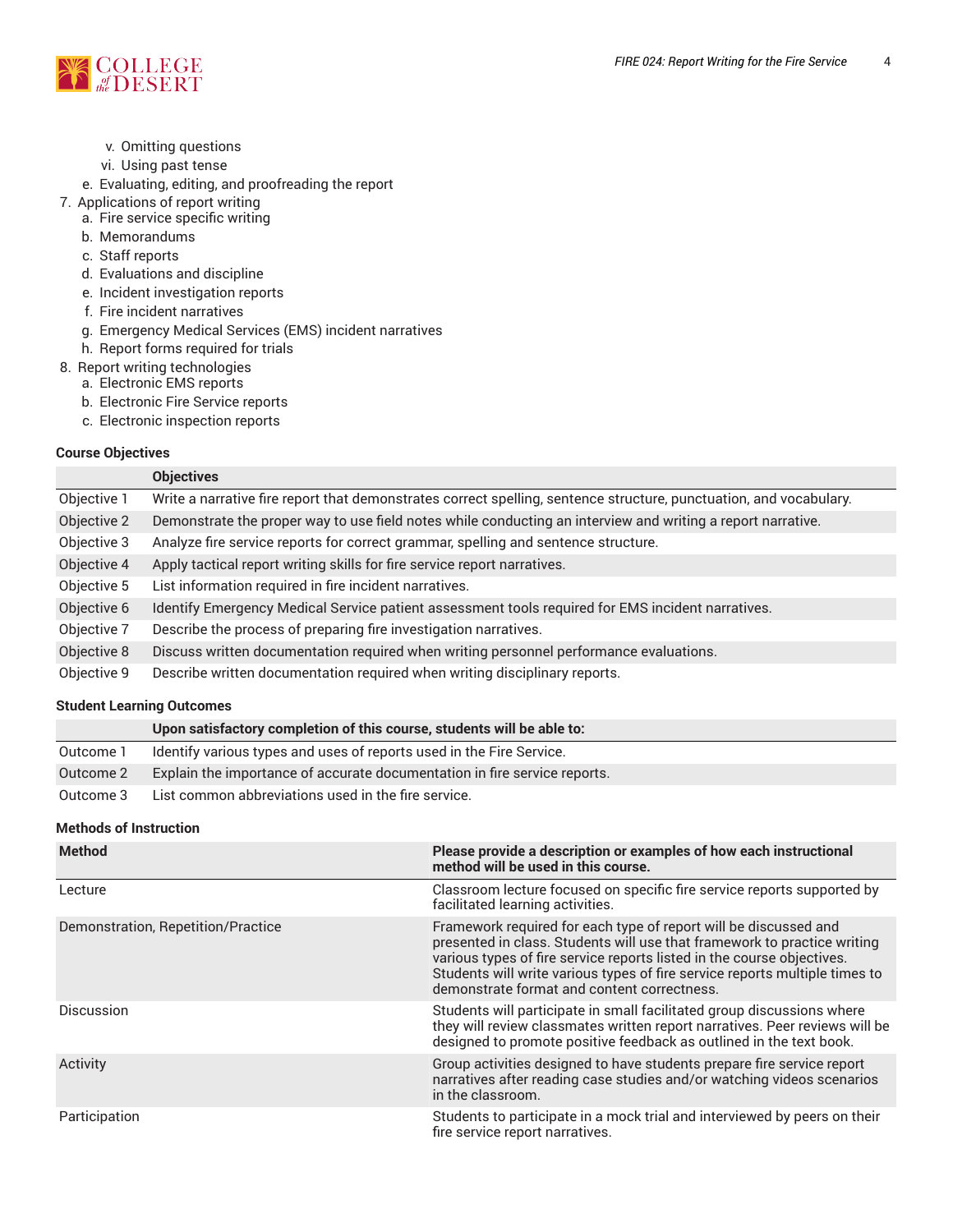

| Student based mock trail scenarios illustrating courtroom examples that<br>analyze fire service report narratives.                                                                   |                           |  |  |  |  |
|--------------------------------------------------------------------------------------------------------------------------------------------------------------------------------------|---------------------------|--|--|--|--|
| <b>Methods of Evaluation</b>                                                                                                                                                         |                           |  |  |  |  |
| Please provide a description or examples of how<br>each evaluation method will be used in this course.                                                                               | <b>Type of Assignment</b> |  |  |  |  |
| Prepare various types of fire service report<br>narratives that will include EMS incidents, fire<br>emergency incidents, fire investigation incidents, fire<br>inspection incidents. | In and Out of Class       |  |  |  |  |
| Read various types of fire service report narratives<br>that will include EMS incidents, fire emergency<br>incidents, fire investigation incidents, fire inspection<br>incidents.    | In and Out of Class       |  |  |  |  |
| Study for mid-term and final exams.                                                                                                                                                  | In Class Only             |  |  |  |  |
| Prepare one complete fire service report narrative<br>from multiple case study scenarios outlined in the<br>text book or from scenario based videos.                                 | Out of Class Only         |  |  |  |  |
| Complete assigned reading from text book.<br>Complete workbook assignments.                                                                                                          | Out of Class Only         |  |  |  |  |
| Peer reviews activities of prepared report writing<br>assignments. Students will be evaluating spelling,<br>grammar, sentence structure, terminology and<br>factual documentation.   | In and Out of Class       |  |  |  |  |
|                                                                                                                                                                                      |                           |  |  |  |  |

# **Assignments**

# **Other In-class Assignments**

- 1. Group activities to prepare various types of fire service report narratives.
- 2. Written exercises demonstrating the application of proper grammar, spelling, terminology, and sentence structure.

# **Other Out-of-class Assignments**

- 1. Read and review chapter content.
- 2. Complete text book assignments at the end of each chapter.
- 3. Proof read fire service reports and make necessary corrections.
- 4. Prepare fire service report narratives to review in class. Reports to include:
	- a. Tactical reports
	- b. Ems reports
	- c. Fire Incidents
	- d. Fire Investigations
	- e. Fire Inspections
	- f. Interview techniques
- 5. Practice proper grammar and sentence structure requirements necessary for writing fire service report narratives.
- 6. Research preparation for in class report writing activities/presentations.

# **Grade Methods**

Letter Grade Only

# **MIS Course Data**

**CIP Code** 43.0202 - Fire Services Administration.

**TOP Code** 213300 - Fire Technology

# **SAM Code**

C - Clearly Occupational